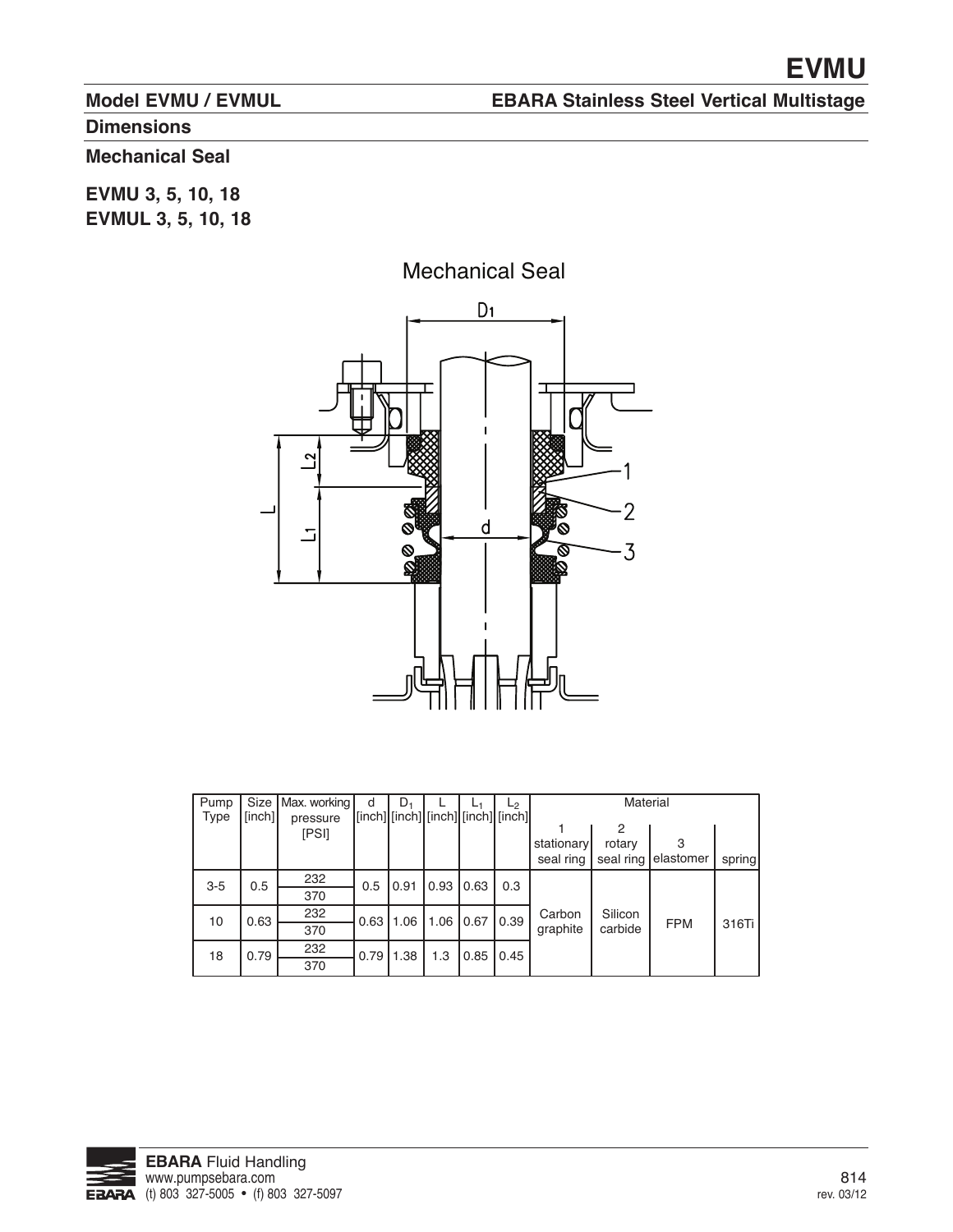## **Model EVMUG / EVMUL**

# **EBARA Stainless Steel Vertical Multistage**

## **Dimensions**

# **Mechanical Seal**

**EVMUG 32, 45, 64 EVMUL 32, 45, 64**





working pressure to 370 PSI Standard Seal

working pressure to 440 PSI Standard Seal

|            | Max.                                      |             |       |                                                                                                                                                             |             |                                 |    |    |                         |       |                               | <b>Material</b>                         |            |        |
|------------|-------------------------------------------|-------------|-------|-------------------------------------------------------------------------------------------------------------------------------------------------------------|-------------|---------------------------------|----|----|-------------------------|-------|-------------------------------|-----------------------------------------|------------|--------|
| $ $ (inch) | working<br><b>Size pressurel</b><br>(psi) | d1          | d2    | d3<br>$\vert$ (inch) $\vert$ (inch) $\vert$ (inch) $\vert$ (inch) $\vert$ (inch) $\vert$ (inch) $\vert$ (inch) $\vert$ (inch) $\vert$ (inch) $\vert$ (inch) | d4          |                                 | L2 | L3 | L4                      | L5    | stationary                    | rotary<br>seal ring seal ring elastomer |            | spring |
| 11.102     | 232<br>370                                | 0.984 1.102 |       |                                                                                                                                                             | 1.693 2.047 | $1.535 \,   1.043 \,   0.492  $ |    |    |                         | 2.894 | Carbon                        | Silicon                                 |            |        |
|            | 440                                       |             | 1.299 |                                                                                                                                                             |             |                                 |    |    | 1.969 1.516 0.453 1.181 |       | <sup>1</sup> graphite Carbide |                                         | <b>FPM</b> | 316 Ti |

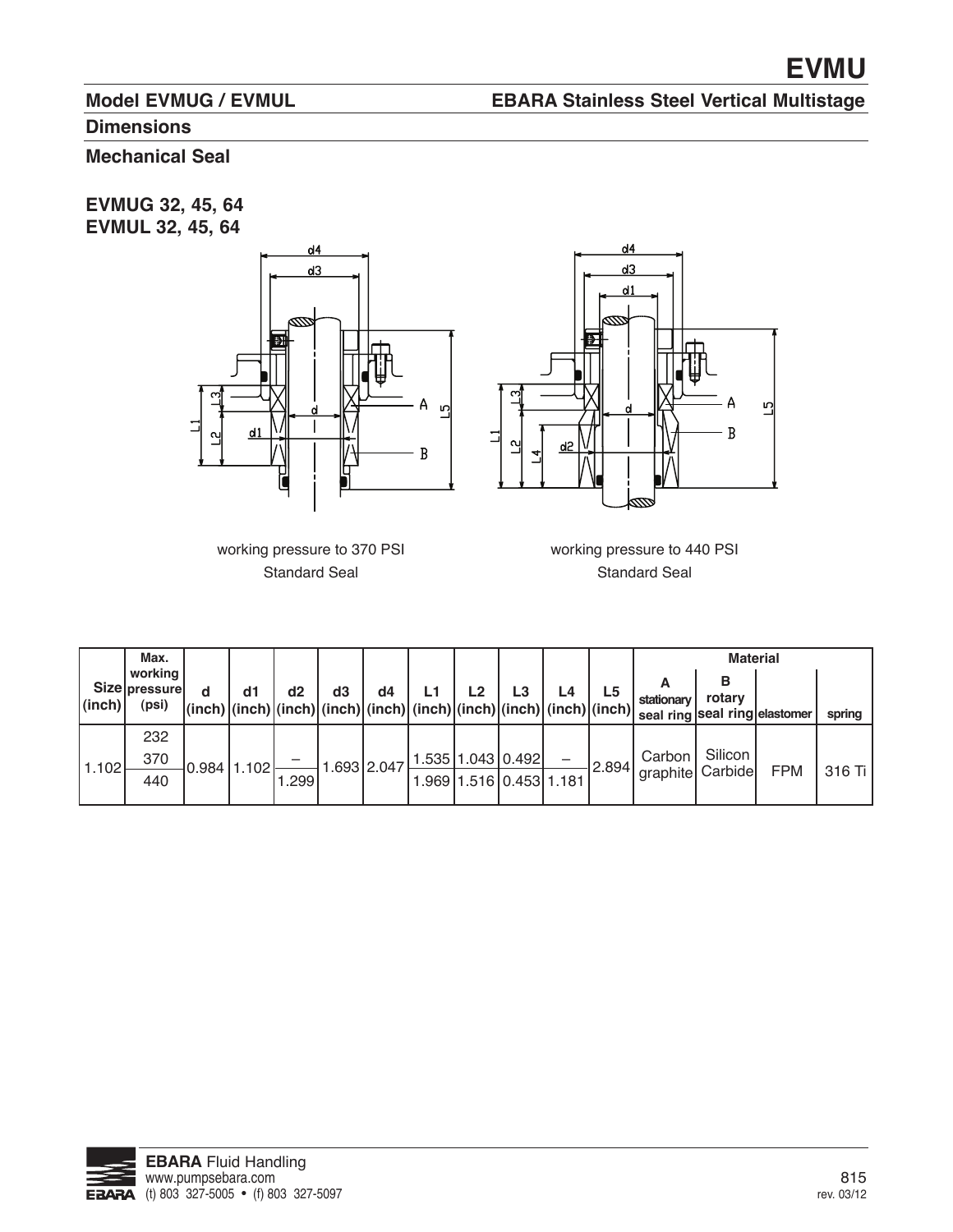### **Model EVMU / EVMUL**

#### **EBARA Stainless Steel Vertical Multistage**

#### **Dimensions**

### **Models EVMU(L)3 EVMU(L)5**



Approximate Motor Dimensions C\* for 3 phase, TEFC, NEMA Motors

Flange Detail:

EVMU(L)3 250Lb. ANSI EVMU(L)5 250Lb. ANSI

### \* **Refer to page 817 for dimension details.**

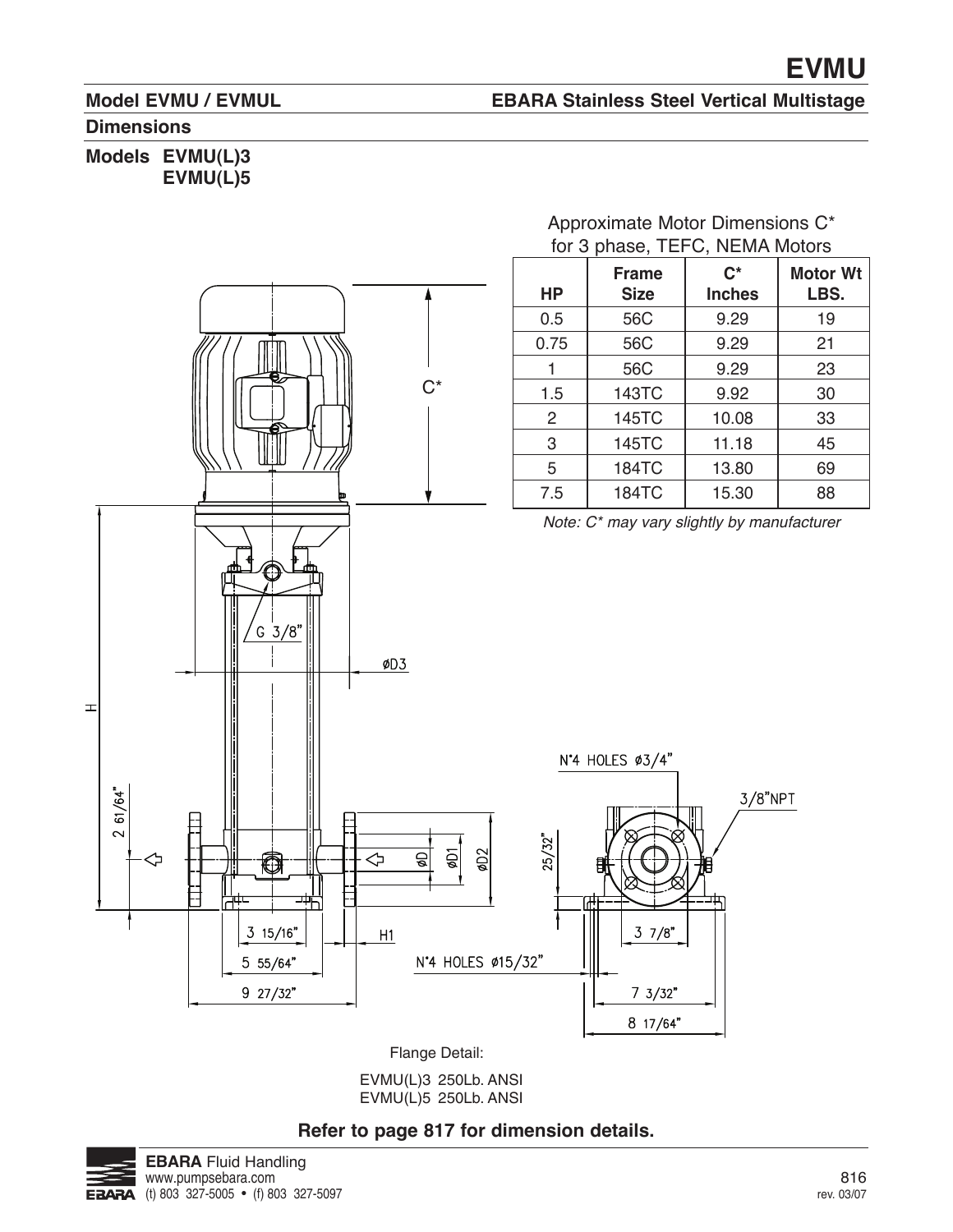## **Model EVMU / EVMUL**

## **EBARA Stainless Steel Vertical Multistage**

### **Dimensions**

| <b>Models</b> | EVMU(L)3 |
|---------------|----------|
|               | EVMU(L)5 |

| Pump Type       |                         | Motor        |       |                | <b>Dimensions</b> |                |           |        |                 |
|-----------------|-------------------------|--------------|-------|----------------|-------------------|----------------|-----------|--------|-----------------|
| EVMU(L)         | <b>HP</b>               | Frame        | D     | D <sub>1</sub> | D <sub>2</sub>    | D <sub>3</sub> | H         | H1     | Weight<br>[lbs] |
| 32              | .5                      | 56C          | 13/8" | 2 63/64"       | 5 33/64"          | 6 39/64"       | 11 5/16"  | 23/32" | 38.2            |
| 33              | .75                     | 56C          | 3/8"  | 2 63/64"       | 5 33/64"          | 6 39/64"       | 12 9/64"  | 23/32" | 39.2            |
| 34              |                         | 56C          | 3/8"  | 2 63/64"       | 5 33/64"          | 6 39/64"       | 12 31/32" | 23/32" | 40.3            |
| 35              | 1.5                     | 143TC        | 3/8"  | 2 63/64"       | 5 33/64"          | 6 39/64"       | 13 55/64" | 23/32" | 41.4            |
| 36              | 1.5                     | 143TC        | 3/8"  | 2 63/64"       | 5 33/64"          | 6 39/64"       | 14 11/16" | 23/32" | 43.5            |
| 37              | 2                       | 145TC        | 13/8" | 2 63/64"       | 5 33/64"          | 6 39/64"       | 15 17/32" | 23/32" | 43.9            |
| 38              | 2                       | 145TC        | 3/8"  | 2 63/64"       | 5 33/64"          | 6 39/64"       | 16 23/64" | 23/32" | 44.3            |
| 39              | $\overline{3}$          | 145TC        | 3/8"  | 2 63/64"       | 5 33/64"          | 6 39/64"       | 17 3/16"  | 23/32" | 45.9            |
| 311             | 3                       | 145TC        | 3/8"  | 2 63/64"       | 5 33/64"          | 6 39/64"       | 18 27/32" | 23/32" | 44.6            |
| 3 1 2           | 3                       | 145TC        | 3/8"  | 2 63/64"       | 5 33/64"          | 6 39/64"       | 19 43/64" | 23/32" | 46.1            |
| 3 1 3           | 3                       | 145TC        | 3/8"  | 2 63/64"       | 5 33/64"          | 6 39/64"       | 20 57/64" | 23/32" | 49.1            |
| 3 15            | 5                       | 184TC        | 3/8"  | 2 63/64"       | 5 33/64"          | 91/16"         | 22 57/64" | 23/32" | 55.6            |
| 3 18            | 5                       | 184TC        | 13/8" | 2 63/64"       | 5 33/64"          | 91/16"         | 25 3/8"   | 23/32" | 63.5            |
| 52              | .75                     | 56C          | 3/8"  | 2 63/64"       | 5 33/64"          | 6 39/64"       | 117/8"    | 23/32" | 41.7            |
| 53              | 1.5                     | 143TC        | 3/8"  | 2 63/64"       | 5 33/64"          | 6 39/64"       | 13 1/32"  | 23/32" | 42.8            |
| $\overline{54}$ | $\overline{c}$          | 145TC        | 3/8"  | 2 63/64"       | 5 33/64"          | 6 39/64"       | 14 9/64"  | 23/32" | 44.8            |
| 55              | $\overline{c}$          | 145TC        | 3/8"  | 2 63/64"       | 5 33/64"          | 6 39/64"       | 15 15/64" | 23/32" | 46.1            |
| 56              | $\overline{\mathbf{3}}$ | 145TC        | 3/8"  | 2 63/64"       | 5 33/64"          | 6 39/64"       | 16 23/64" | 23/32" | 47.4            |
| 57              | 3                       | 145TC        | 13/8" | 2 63/64"       | 5 33/64"          | 6 39/64"       | 17 55/64" | 23/32" | 49.2            |
| 58              | 3                       | 145TC        | 3/8"  | 2 63/64"       | 5 33/64"          | 6 39/64"       | 18 61/64" | 23/32" | 50.5            |
| 5 10            | 5                       | 184TC        | 13/8" | 2 63/64"       | 5 33/64"          | 91/16"         | 21 33/64" | 23/32" | 55.8            |
| 511             | $\overline{5}$          | 184TC        | 3/8"  | 2 63/64"       | 5 33/64"          | 91/16"         | 22.5/8"   | 23/32" | 58.2            |
| 5 1 2           | 5                       | 184TC        | 13/8" | 2 63/64"       | 5 33/64"          | 91/16"         | 23 23/32" | 23/32" | 59.7            |
| 5 14            | 7.5                     | <b>184TC</b> | 3/8"  | 2 63/64"       | 5 33/64"          | 91/16"         | 25 59/64" | 23/32" | 64.8            |
| 5 16            | 7.5                     | 184TC        | 13/8" | 2 63/64"       | 5 33/64"          | 91/16"         | 28 5/32"  | 23/32" | 67.7            |

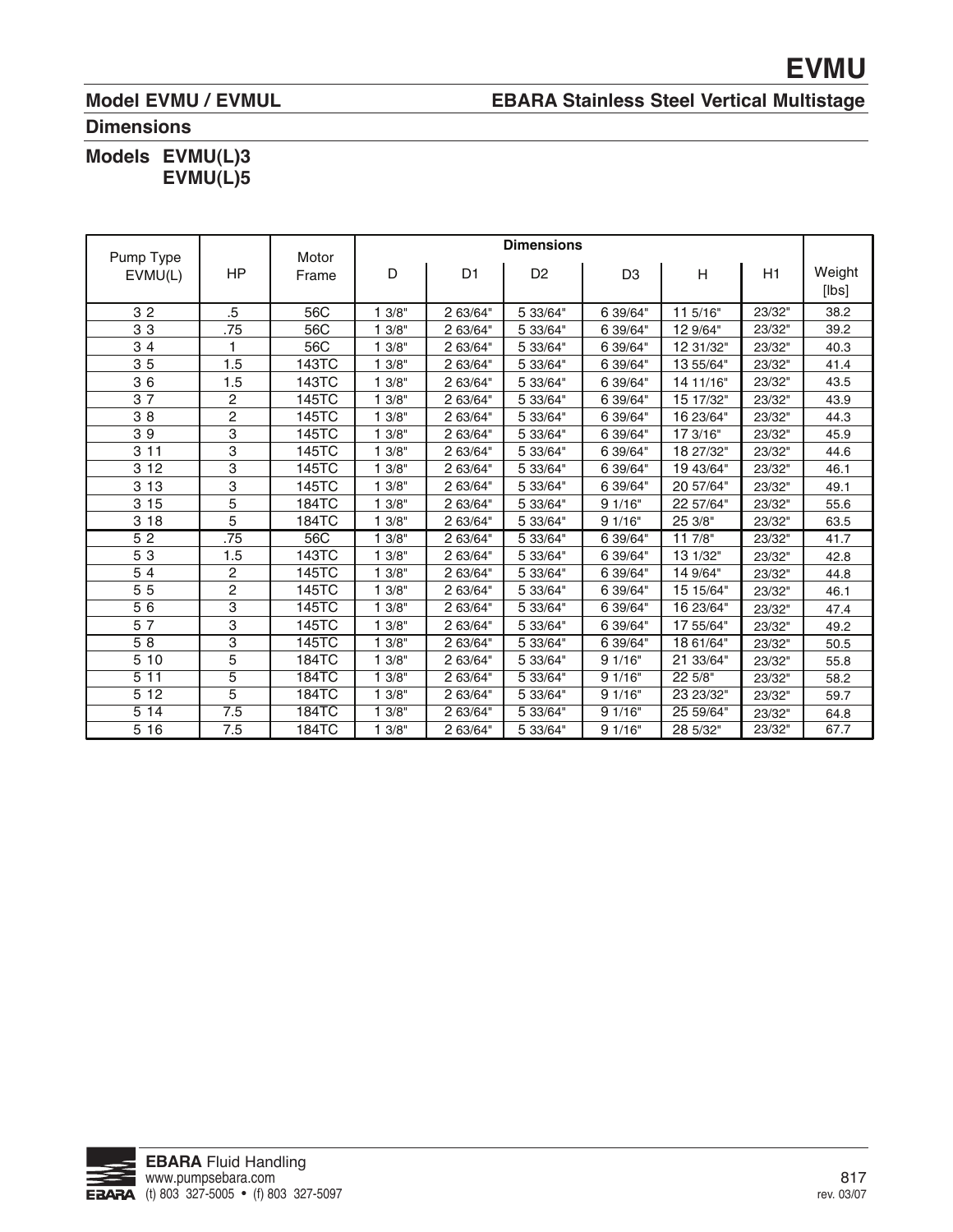### **Model EVMU / EVMUL**

## **EBARA Stainless Steel Vertical Multistage**

**C\* Inches** 9.92 11.18 13.80 15.30 15.18 15.26 16.39 16.32 19.03

### **Dimensions**

### **Models EVMU(L)10 EVMU(L)18**



EVMU(L)10 250Lb. ANSI EVMU(L)18 250Lb. ANSI

# \* **Refer to page 819 for dimension details.**

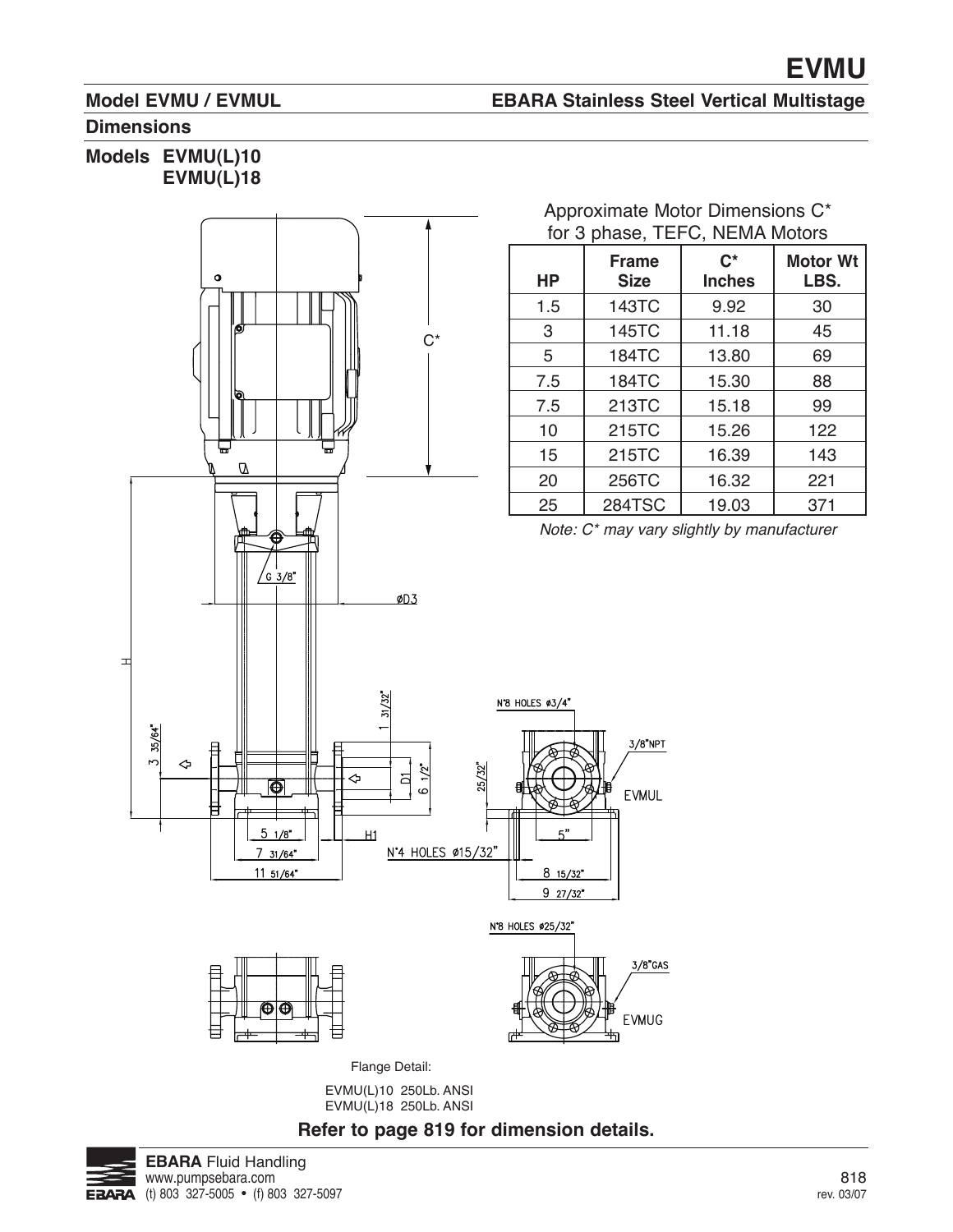## **Model EVMU / EVMUL**

## **EBARA Stainless Steel Vertical Multistage**

## **Dimensions**

## **Models EVMU(L)10 EVMU(L)18**

| Pump Type       | <b>Dimensions</b><br>Motor |               |                |                |           |        |        |
|-----------------|----------------------------|---------------|----------------|----------------|-----------|--------|--------|
| EVMU(L)         | HP                         | Frame         | D <sub>1</sub> | D <sub>3</sub> | н         | H1     | Weight |
|                 |                            |               |                |                |           |        | [lbs]  |
| 10 <sub>2</sub> | 1.5                        | 143TC         | 4 1/64"        | 6 39/64"       | 14 1/64"  | 23/32" | 130.9  |
| 103             | 3                          | 145TC         | 4 1/64"        | 6 39/64"       | 15 13/64" | 23/32" | 138.2  |
| 10 <sub>4</sub> | 3                          | 145TC         | 4 1/64"        | 6 39/64"       | 16 49/64" | 23/32" | 149.8  |
| 10 <sub>5</sub> | 5                          | <b>184TC</b>  | 4 1/64"        | 91/16"         | 18 13/16" | 23/32" | 152.8  |
| 106             | 5                          | <b>184TC</b>  | 4 1/64"        | 91/16"         | 20"       | 23/32" | 160.1  |
| 108             | 7.5                        | 184TC         | 4 1/64"        | 91/16"         | 22 3/8"   | 23/32" | 192.1  |
| 10 10           | 7.5                        | 213TC         | 4 1/64"        | 91/16"         | 24 3/4"   | 23/32" | 196.6  |
| 10 12           | 10                         | 215TC         | 4 1/64"        | 91/16"         | 27 7/64"  | 23/32" | 242.2  |
| 10 14           | 15                         | 215TC         | 4 1/64"        | 91/16"         | 29 41/64" | 23/32" | 254.3  |
| 10 16           | 15                         | 215TC         | 4 1/64"        | 91/16"         | 32"       | 23/32" | 279.1  |
| 182             | 5                          | <b>184TC</b>  | 4 1/64"        | 91/16"         | 15 9/16"  | 23/32" | 182.9  |
| 183             | 7.5                        | 184TC         | 4 1/64"        | 91/16"         | 17 41/64" | 23/32" | 190.2  |
| 184             | 7.5                        | 184TC         | 4 1/64"        | 91/16"         | 19 7/32"  | 23/32" | 190.2  |
| 185             | 10                         | 215TC         | 4 1/64"        | 91/16"         | 20 25/32" | 23/32" | 236.4  |
| 186             | 15                         | 215TC         | 4 1/64"        | 91/16"         | 22 9/16"  | 23/32" | 258.8  |
| 187             | 15                         | 215TC         | 4 1/64"        | 91/16"         | 24 9/64"  | 23/32" | 271.0  |
| 188             | 15                         | 215TC         | 4 1/64"        | 91/16"         | 25 45/64" | 23/32" | 278.3  |
| 18 10           | 20                         | 256TC         | 4 1/64"        | 91/16"         | 28 55/64" | 23/32" | 329.3  |
| 18 11           | 25                         | <b>284TSC</b> | 4 1/64"        | 11 1/32"       | 30 37/64" | 23/32" | 336.6  |

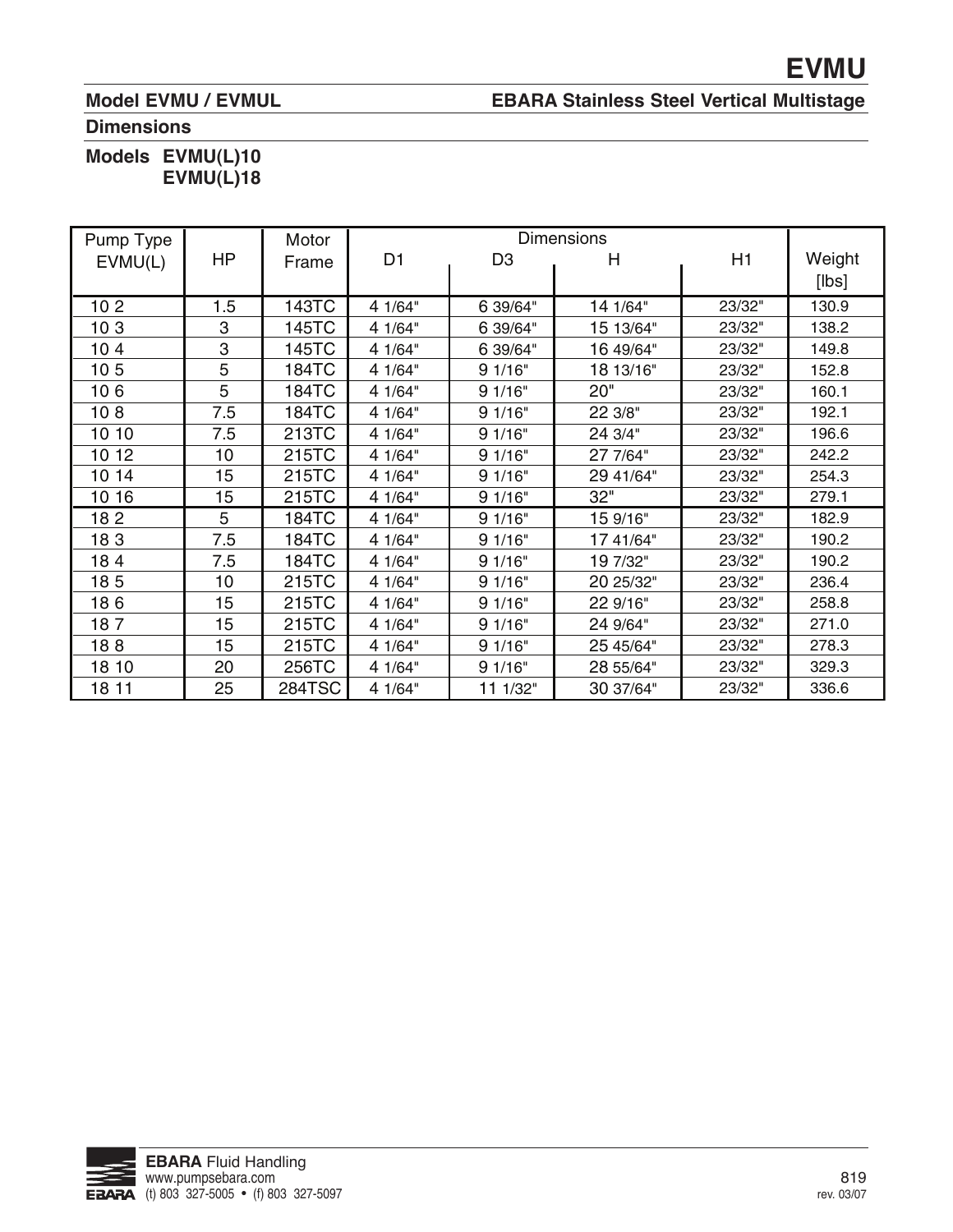$C^*$ 

### **Model EVMUG / EVMUL**

## **EBARA Stainless Steel Vertical Multistage**

#### **Dimensions**

**Models EVMUL32 1 – EVMUL32 4-3 EVMUL45 1-1 – EVMUL45 3 EVMUG32 1 – EVMUG32 4-3 EVMUG45 1-1 – EVMUG45 3**

### Approximate Motor Dimensions C\* for 3 phase, TEFC, NEMA Motors

| <b>HP</b> | <b>Frame</b><br><b>Size</b> | $\mathbf{C}^*$<br><b>Inches</b> | <b>Motor Wt</b><br>LBS. |
|-----------|-----------------------------|---------------------------------|-------------------------|
| 5         | <b>184TC</b>                | 13.80                           | 69                      |
| 7.5       | <b>184TC</b>                | 15.30                           | 88                      |
| 10        | 215TC                       | 15.26                           | 122                     |
| 15        | 215TC                       | 16.39                           | 143                     |
| 20        | 256TC                       | 16.32                           | 221                     |

Note: C\* may vary slightly by manufacturer



Flange Detail: EVMU32 21/<sub>2</sub>" 150Lb. ANSI EVMU45 3" 150Lb. ANSI

## **Refer to page 823 for dimension details.**

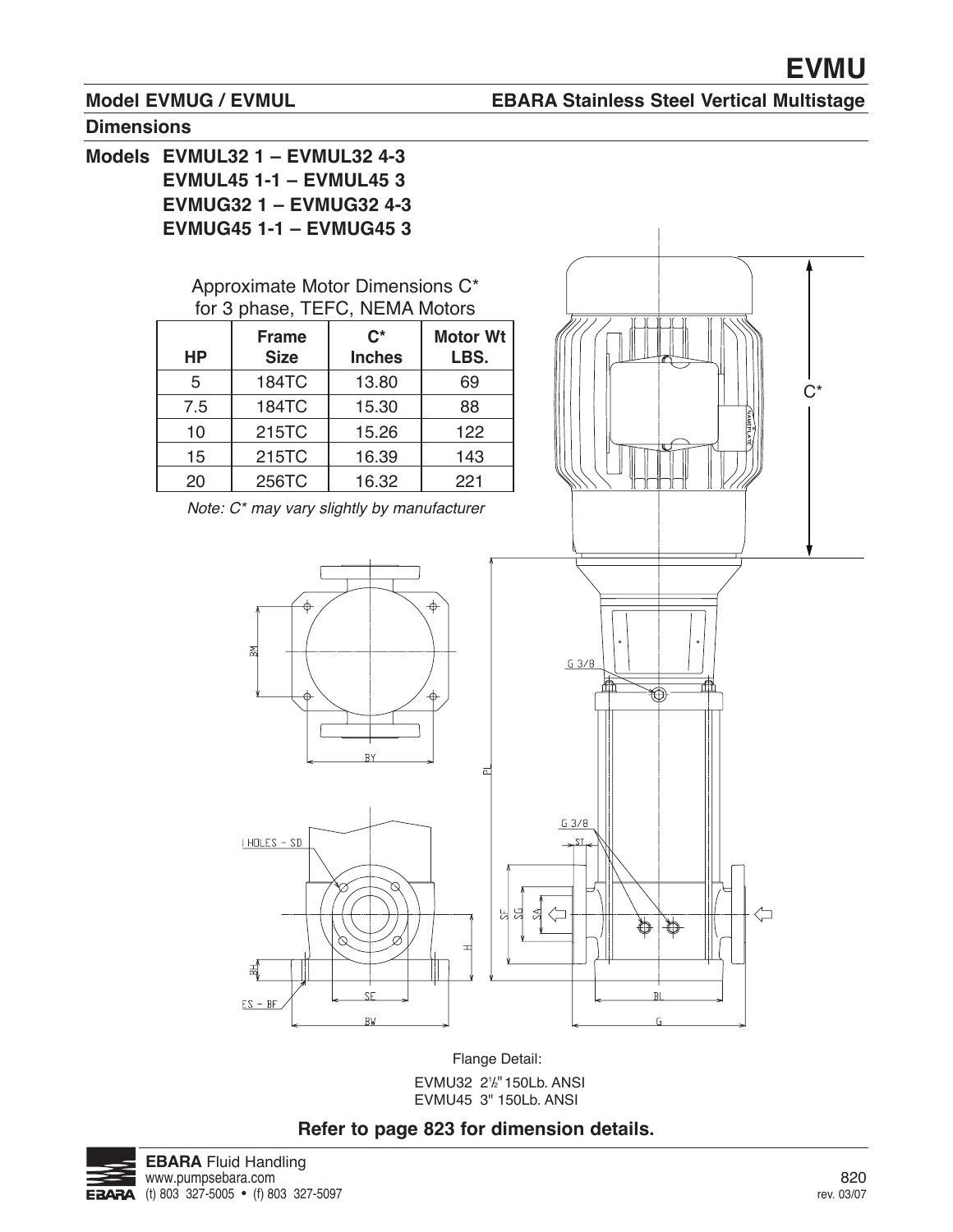## **Model EVMUG / EVMUL**

### **EBARA Stainless Steel Vertical Multistage**

#### **Dimensions**

## **Models EVMUG64 1-1 – EVMUG64 3 EVMUL64 1-1 – EVMUL64 3**



Flange Detail:

EVMU64 4" 150Lb. ANSI **Refer to page 823 for dimension details.**

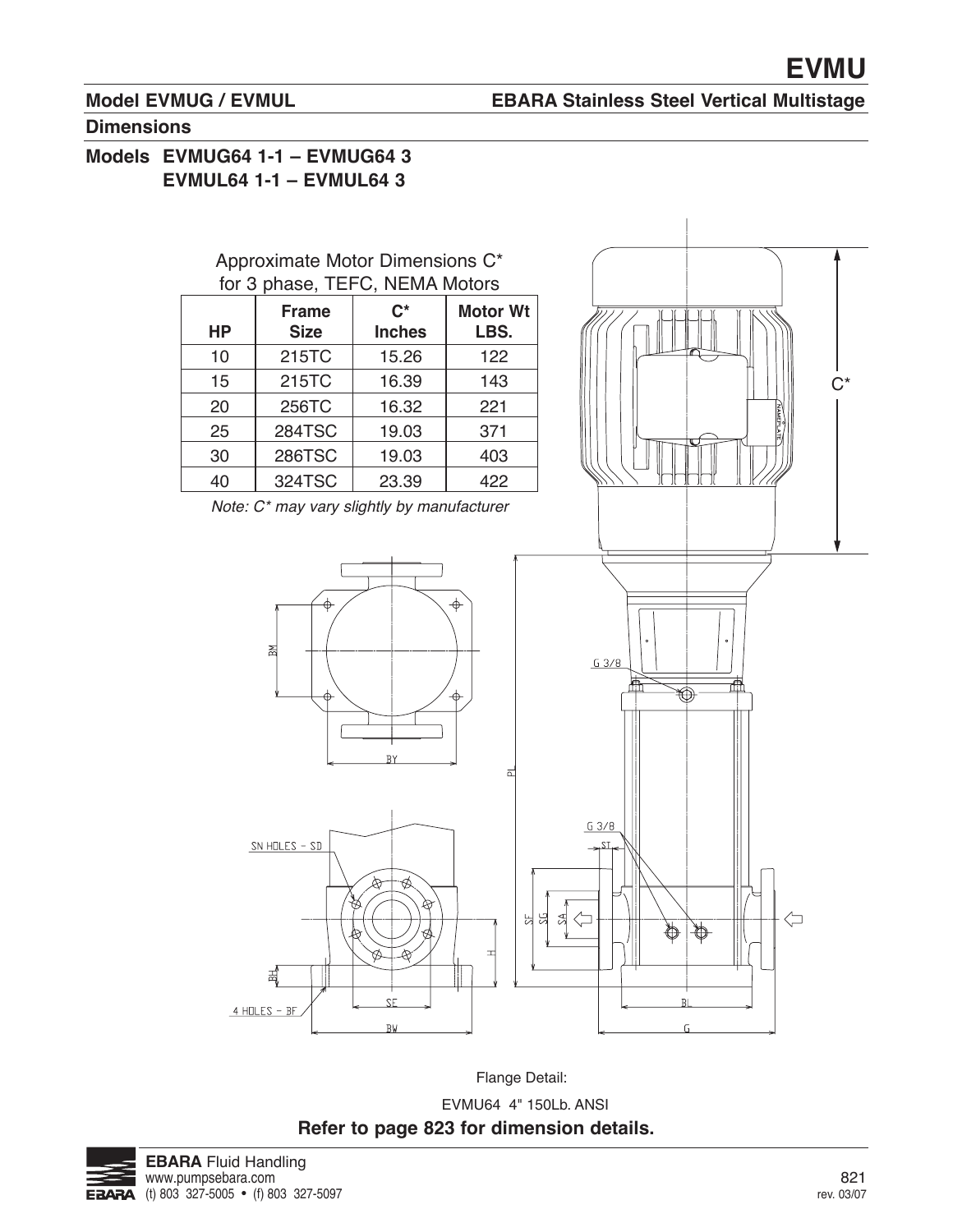$C^*$ 

### **Model EVMUG / EVMUL**

#### **EBARA Stainless Steel Vertical Multistage**



**Models EVMUG32 5 – EVMUG32 10-1 EVMUG45 4-1 – EVMUG45 7-2 EVMUG64 4-2 – EVMUG64 4 EVMUL32 5 – EVMUL32 10-1 EVMUL45 4-1 – EVMUL45 7-2 EVMUL64 4-2 – EVMUL64 4** Approximate Motor Dimensions C\* for 3 phase, TEFC, NEMA Motors **C\* Motor Wt Frame HP Size Inches LBS.** 20 256TC 16.32 221 25 284TSC 19.03 371 30 286TSC 19.03 403 40 324TSC 23.39 422 326TSC 23.39 50 962 Note: C\* may vary slightly by manufacturerΣ  $G3/8$ 祌 KD)  $\overline{R}$  $\overline{\cap}$  $G_3/8$  $SN$  HOLES - SD



Flange Detail:

EVMU32 21/2" 300Lb. ANSI EVMU45 3" 300Lb. ANSI EVMU64 4" 300Lb. ANSI





굶

 $4$  HOLES - BF

 $\left(\mathbb{\mathring{}}\right)$